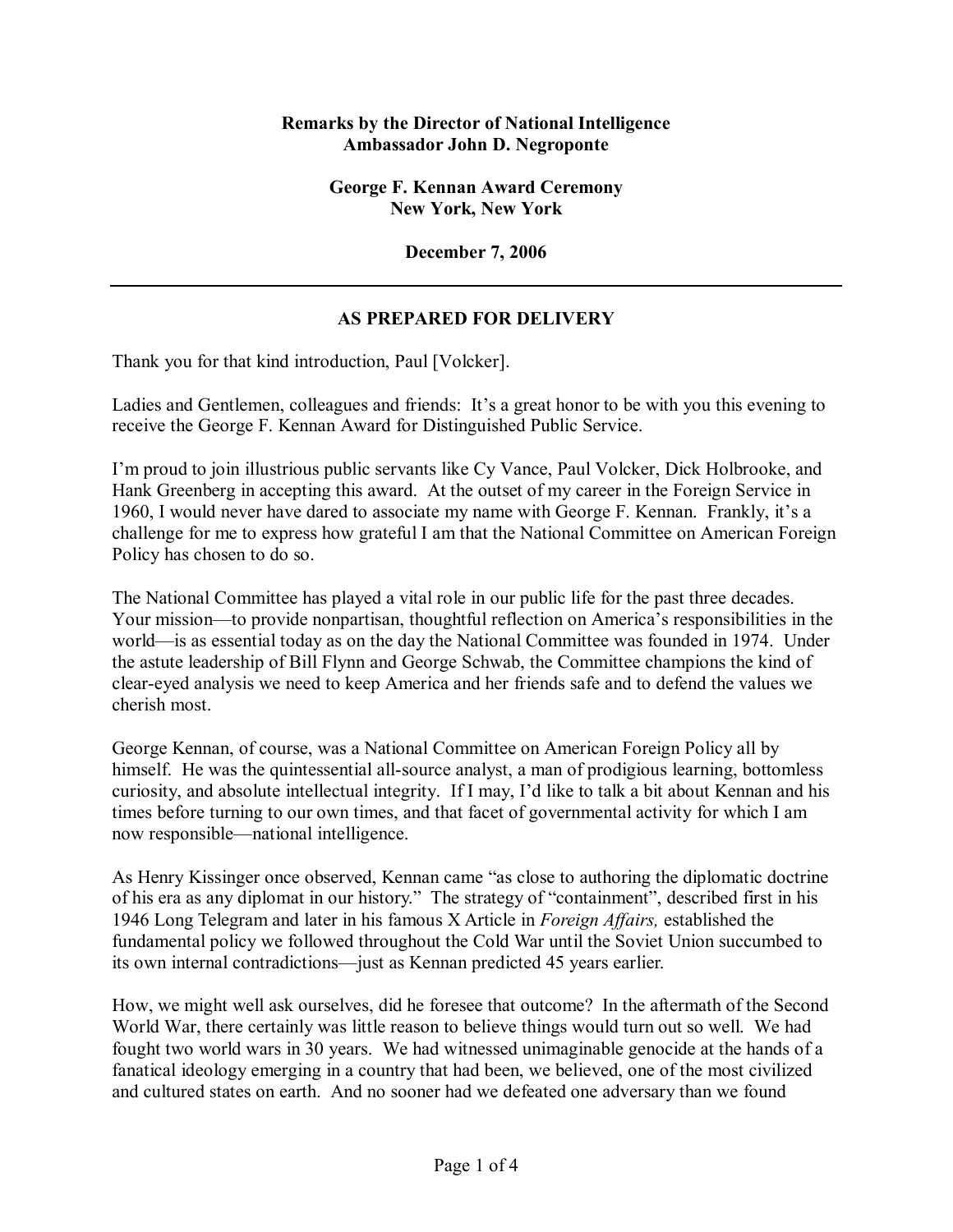ourselves confronted by another global threat in the form of Stalinist Russia. As the wartime alliance between the Soviets and the West transitioned to a fragile peace, the choices facing policymakers in Washington appeared to be grim: appeasement or war.

One aspect of Kennanís genius was to propose a middle path that eschewed either/or thinking, sometimes referred to as the fallacy of the single alternative. His containment strategy held that the United States could stop the global spread of Communism by applying "counterforce"  $$ diplomatic, economic, and political strength that could foil Soviet designs by means short of war. To do so, Washington needed to support its allies in vital areas of the world, like Europe and Asia, while strengthening its own society to provide a hopeful alternative to Soviet oppression. As Kennan wrote in 1947:

*ìÖSoviet pressure against the free institutions of the Western world is something that can be contained by the adroit and vigilant application of counterforce at a series of constantly shifting*  geographical and political points.... (T)he main element of any United States policy toward the *Soviet Union must be that of a long-term, patient but firm and vigilant containment of Russian expansive tendencies...*"

Another dimension of Kennan's genius was to recognize something that today we all acknowledge as a fundamental truth: good foreign policy is an outgrowth of good domestic policy, each lending the other strength. As he wrote in the Long Telegram:

*ìEvery courageous and incisive measure to solve internal problems of our own society, to improve self-confidence, discipline, morale, and community spirit of our own people, is a*  diplomatic victory over Moscow worth a thousand diplomatic notes and joint communiqués.<sup>"</sup>

Of course, over Kennan's 101 years, he saw his strategy go through many iterations – not all of which met with his liking. At times he felt that the containment doctrine had become overly militarized. American intervention in Vietnam was a case in point. But until the end, he remained a leading figure in American foreign affairs, influencing policy debates for decades. Along the way, he mastered 7 languages, wrote 17 books, and won two Pulitzer Prizes. It is not an exaggeration to say that he shaped generations of American diplomats and continues to do so through his intellectual legacy.

In particular, I'd highlight the lasting significance of three of Kennan's most admirable traits:

- First, as I noted earlier, his ability to synthesize information from many sources to produce a complete picture of the international scene;
- Second, his willingness to take intellectual risks and challenge conventional wisdom; and
- Third, his recognition of the limits of human understanding.

These traits, I would submit to you, are as relevant to America's intelligence enterprise as they are to its diplomacy.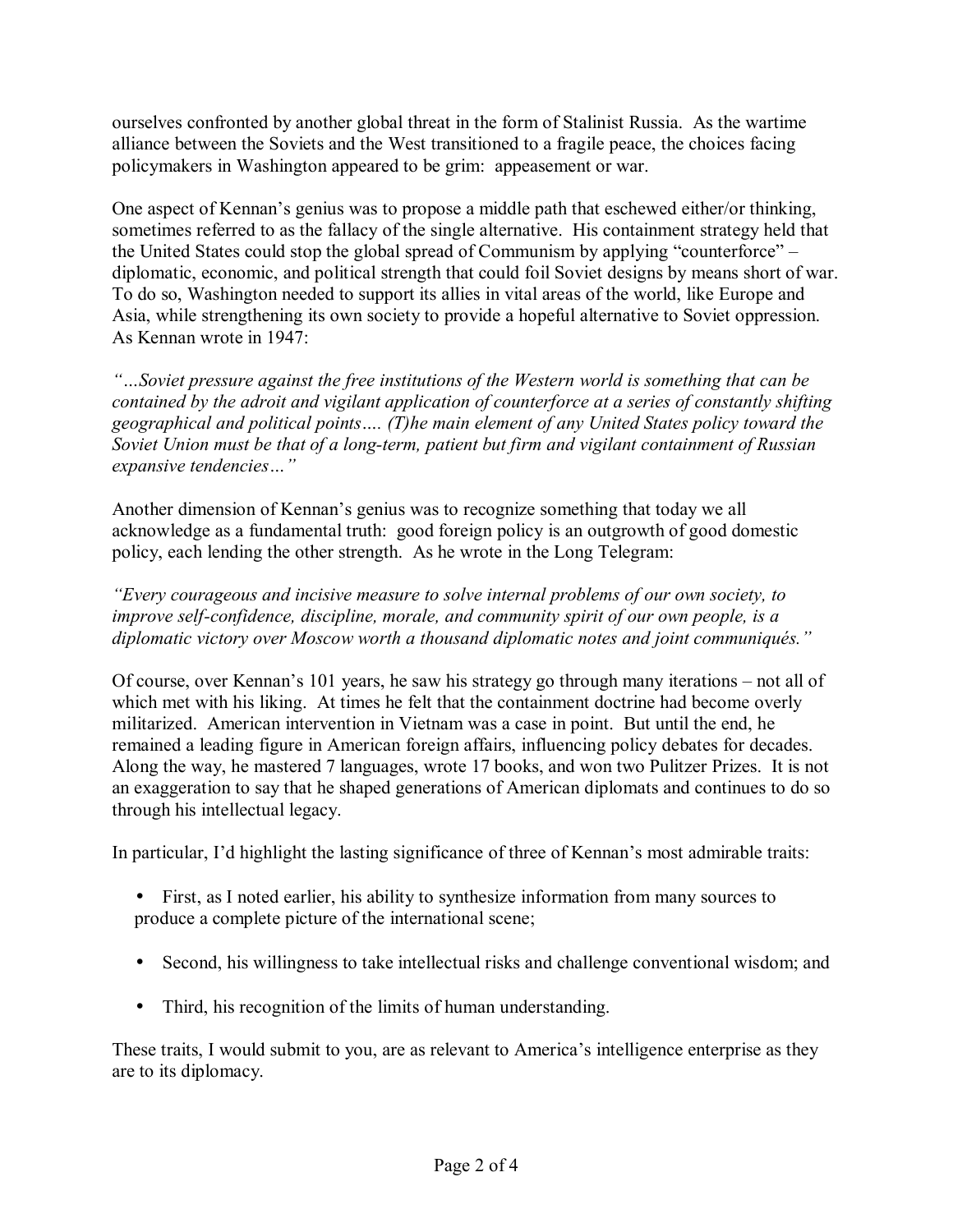Because of his great learning, Kennan understood that economic, political, and security factors were not the exclusive determinants of Soviet behavior. Deep-seated, often opaque, cultural and historical factors played an important role in Soviet policy as well. This provides, in part, an answer to the question I asked a few moments ago. How could Kennan have predicted the Soviet future? No doubt it helped that he had spent a lot of time studying the Russian past.

The intelligence challenges we face today require similarly capacious thinking. In this epoch of sophisticated denial and deception, we in the Intelligence Community have good reason to utilize technological means like overhead imagery and signals intelligence for much of our collection work. But it is worth remembering that Kennan came to his wisest conclusions by studying the life of Moscow's streets, talking with Russians in their own language, and studying Russian history, philosophy, and literature. To fully appreciate the deep roots of Russian behavior, he read not only contemporary economic and political articles on the Soviet state, but also Anton Chekhov and Leo Tolstoy.

The lesson here is Kennan's ability to synthesize all these sources to create a holistic picture of the Soviet Union. By scrutinizing the state from a variety of angles, he gained profound insight into its inner-workings and intentions. Much as surveyors assess geography from many different vantage points, we in the Intelligence Community must strive to view the world from similarly diverse perspectives, for the lay of the land (both literally and metaphorically) can appear vastly different under varied lights.

This is why field reporting based on a broad frame of reference remains the critical backbone of intelligence analysis. The classic, but not exclusive, example of this kind of thinking are State Department cables like Kennan's Long Telegram, which are drawn from open source material, cultural research, and on-the-ground study by experts in country who know and interact with the society and  $-$  crucially  $-$  speak the language.

In addition to his sweeping intellect, Kennan possessed that second distinctive trait I have cited: intellectual daring. To put it bluntly, Kennan was going out on a limb when he wrote the Long Telegram in February 1946. At the time, the Treasury Department, which hoped for amiable postwar collaboration with Moscow, had grown perplexed by Moscow's reluctance to join the International Monetary Fund and the World Bank, so the State Department asked the embassy in Moscow for an explanation. Why were the Soviets behaving this way? In response, Treasury and State got more than they asked for. Much more. Kennan's brilliant 8,000-word reply crystallized hitherto unspoken misgivings about continuing what had been the cordial American posture toward the Soviet Union during the war and advanced a new strategic doctrine in its stead. We all can be thankful for Kennan's determination to describe the facts as he saw them.

And that's exactly what we ask from our intelligence analysts today. We live in complex times, with intricate and overlapping challenges. To understand this era fully—whether the subject is violent extremism, political instability, or the proliferation of weapons of mass destruction—we must be willing to scrutinize basic assumptions and question preconceptions. This is why we are fostering alternative analysis, highlighting dissents, and methodically reviewing our most important analytic processes and products. We also are doing more than ever before to tap the